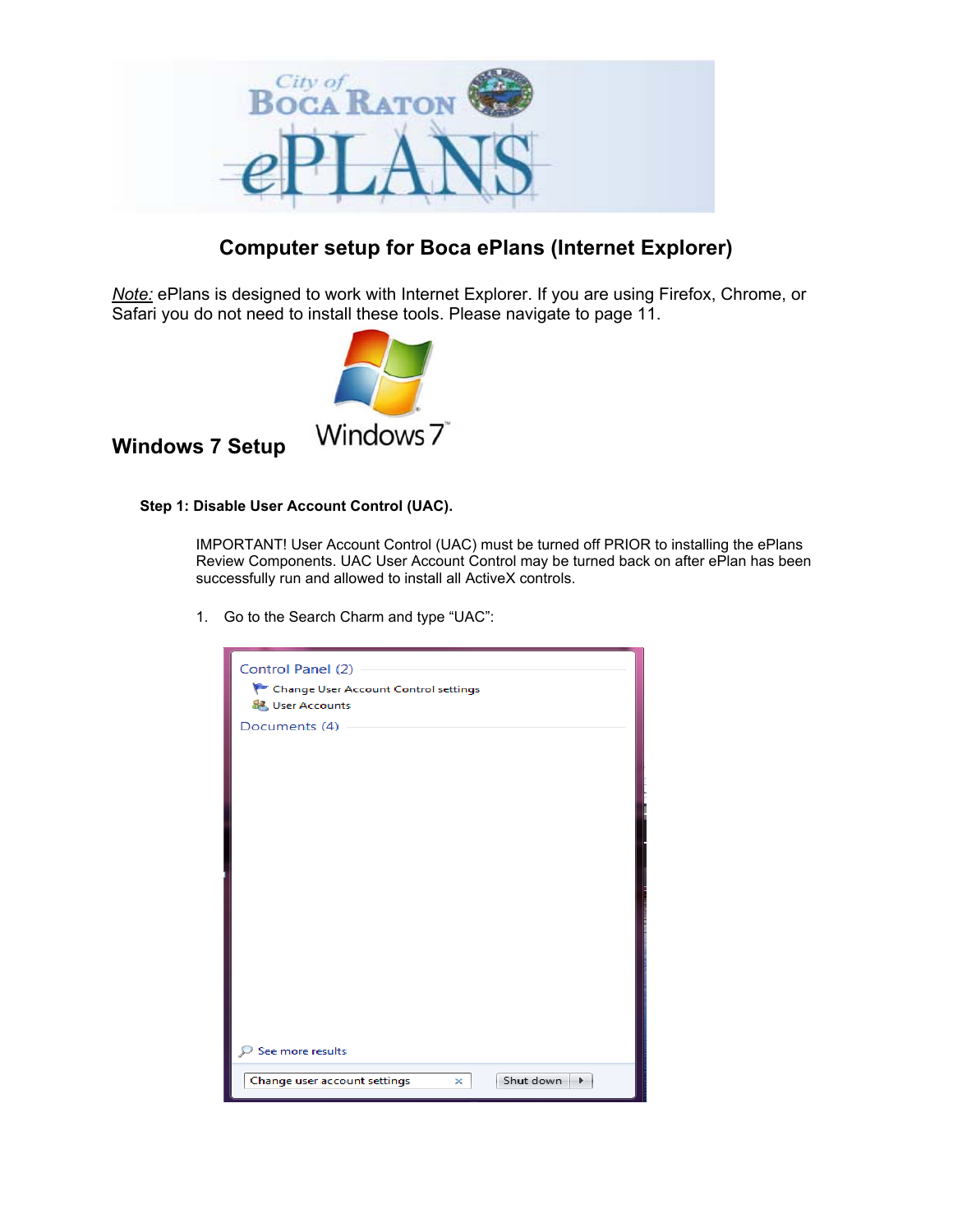

2. To disable it, lower the slider to "Never notify":

|              | Always notify |                                                                                                                                         |  |
|--------------|---------------|-----------------------------------------------------------------------------------------------------------------------------------------|--|
|              |               | Never notify me when:<br>Apps try to install software or make changes to my<br>٠<br>computer<br>I make changes to Windows settings<br>٠ |  |
| Never notify | $=$ $ -$      | Not recommended.                                                                                                                        |  |

3. Click "OK".

**Step 2: Restart your computer.** This is required to ensure disabling UAC does not affect the installation of the components.

**Step 3: Enable Compatibility View.** Most computers have received Windows updates that install the new Internet Explorer 10 which requires Compatibility View to be enabled for ePlan to work properly.

- 1. Open Internet Explorer and go to [https://bocaedox.ci.boca-raton.fl.us/ProjectDox/](https://bocaedox.ci.boca-raton.fl.us/ProjectDox)
- 2. To enable Compatibility View, go to the Tools menu (if you don't see it, press the "Alt" key), then click on "Compatibility View" then select add.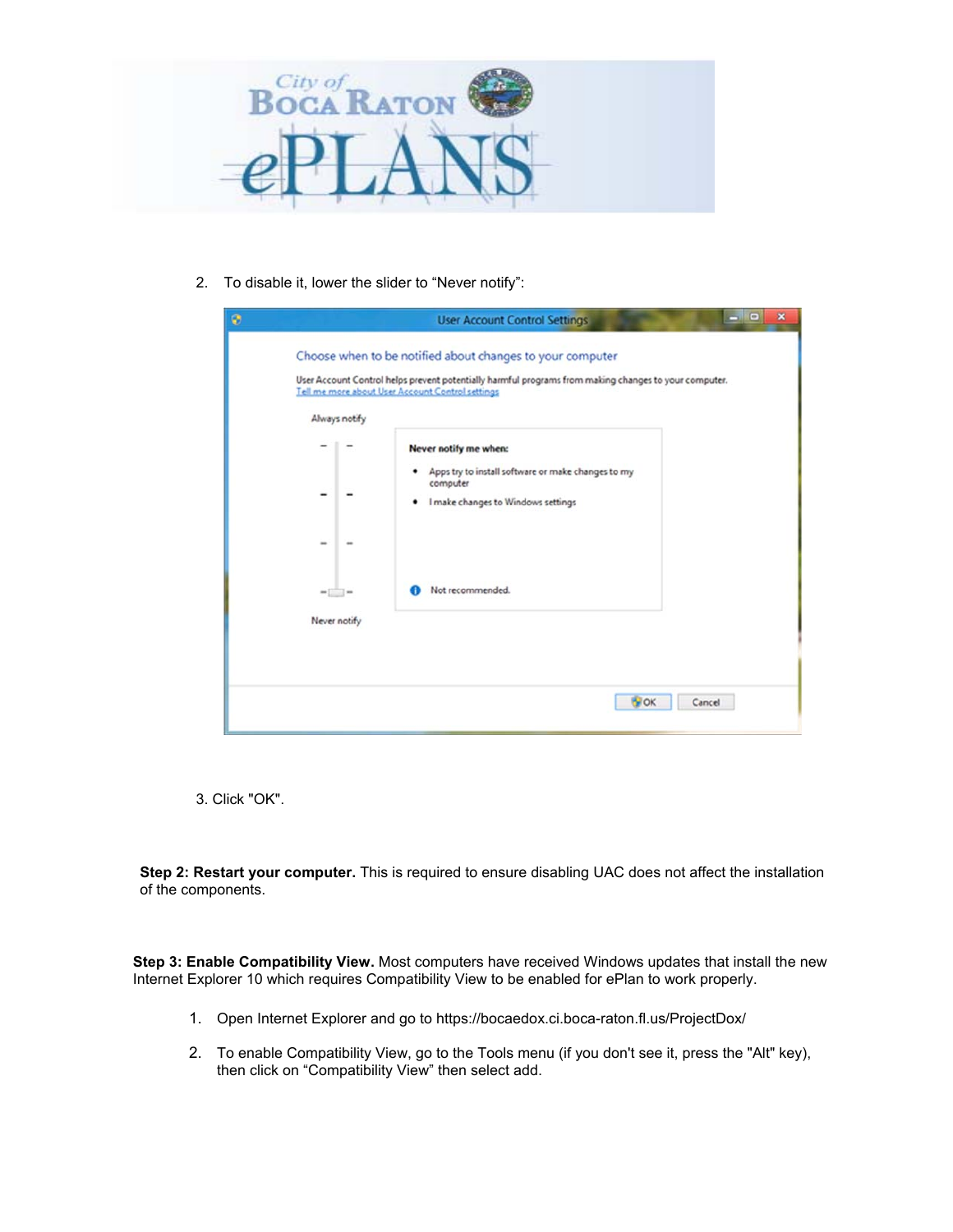

**Step 4: Disable pop-up blocking.** ePlan Review utilizes pop-ups. If you have a pop-up blocker enabled (enabled by default on Internet Explorer), you will have to either disable the blocker or allow an exception for the ePlan Review site.

- 1. To disable the blocker go to the Tools menu, Pop-up Blocker, and choose "Turn Off Pop-up Blocker."
- 2. Alternatively, you can keep the pop-up blocker enabled and allow an exception by:
	- a) In Internet Explorer, go to the Tools menu (if you don't see it, press the "Alt" key) – Pop-up Blocker – Pop-up Blocker Settings
	- b) In the "Address of website to allow" field, type in "bocaedox.ci.bocaraton.fl.us/ProjectDox," then click "Add."
	- c) Click the "Close" button in the lower-right corner.

Note: Other toolbars in Internet Explorer, such as Google, Yahoo, etc. often have their own pop-up blockers as well. Those toolbars, if installed, will also need to have their popup blockers disabled or set to allow bocaedox.ci.boca-raton.fl.us/ProjectDox/ for the site to work. Please refer to the help section of your toolbar for more information.

#### **Step 5: Install the components.**

- 1. Click the Install Projectdox Components link at the bottom of the ePlan Review login page.
- 2. After the components are installed, log into ePlan. When viewing or uploading a drawing or document for the first time on your computer, you may be prompted with a pop-up, similar to the message below. Click "Install".

| Internet Explorer - Security Warning                                                                                                                                 |                | x             |
|----------------------------------------------------------------------------------------------------------------------------------------------------------------------|----------------|---------------|
| Do you want to install this software?                                                                                                                                |                |               |
| Name: XUpload Upload Control                                                                                                                                         |                |               |
| B<br>Publisher: Persits Software, Inc.                                                                                                                               |                |               |
| More options                                                                                                                                                         | <b>Install</b> | Don't Install |
| While files from the Internet can be useful, this file type can potentially harm<br>your computer. Only install software from publishers you trust. What's the risk? |                |               |

Once you've completed these steps, your computer will be properly set up to use ePlan Review.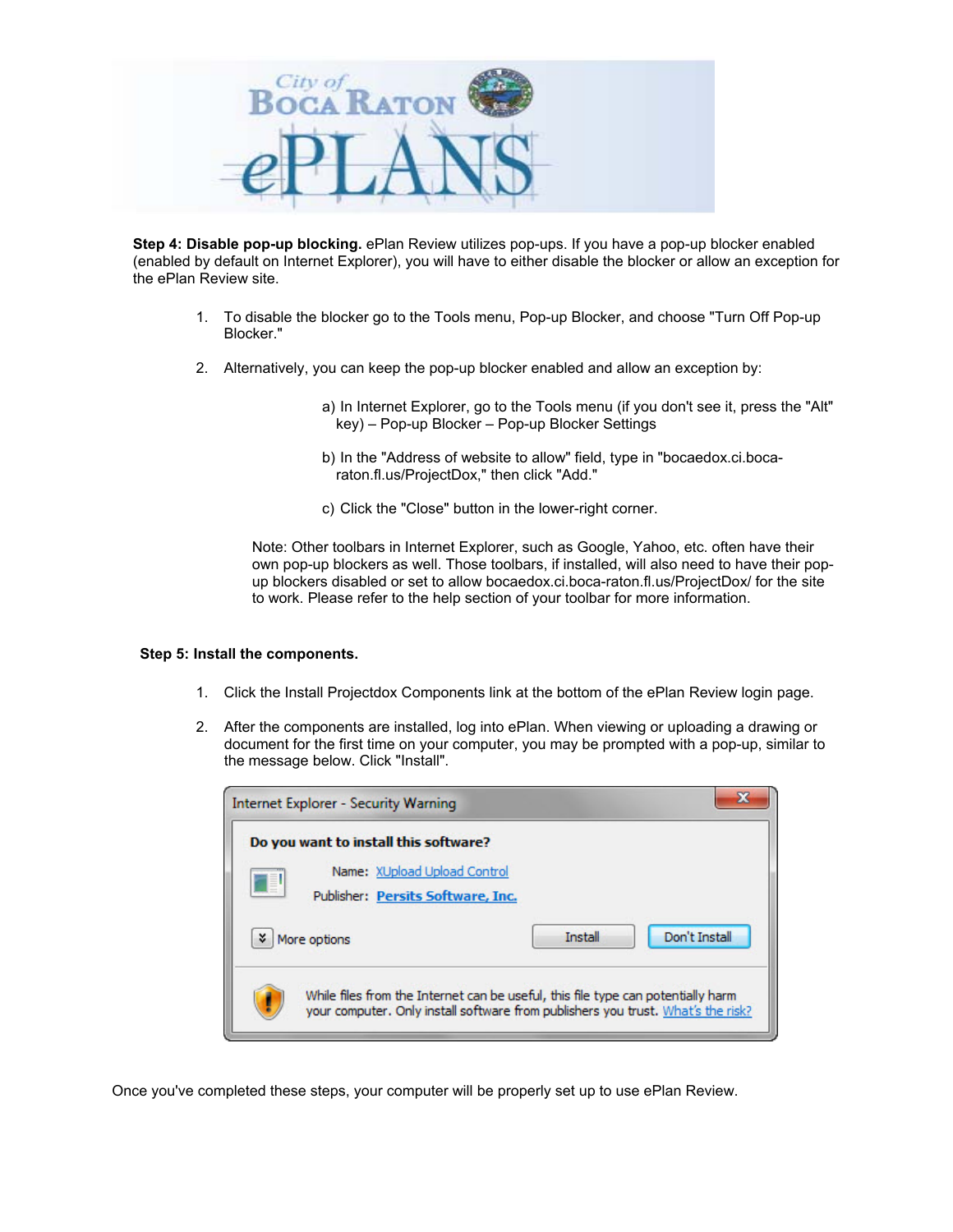

### **Step 1: Disable User Account Control (UAC).**

 to install all ActiveX controls. **IMPORTANT!** User Account Control (UAC) must be turned off PRIOR to installing the ePlan Review Components. User Account Control may be turned back on after ePlan has been successfully run and allowed

1. Go to the Search Charm and type "Change User Account Settings":

| Settings<br>Results for "Change User Account Settings" | Search<br><b>Settings</b>        |  |
|--------------------------------------------------------|----------------------------------|--|
| Change User Account Control settings                   | vange User Account Settings X    |  |
| User Accounts<br>盐                                     | Apps.                            |  |
|                                                        | Settings<br>۰                    |  |
|                                                        | $\blacksquare$                   |  |
|                                                        | Sport<br>8                       |  |
|                                                        | Shore<br>ñ                       |  |
|                                                        | Internet Explorer<br>е           |  |
|                                                        | <b>News</b><br>曱                 |  |
|                                                        | Finance<br>섴                     |  |
|                                                        | Mail<br>$\overline{\phantom{0}}$ |  |
|                                                        | Maps<br>麛                        |  |
|                                                        | Music<br>$\Omega$                |  |
|                                                        | People<br>28                     |  |

2. To disable it, lower the slider to "Never notify":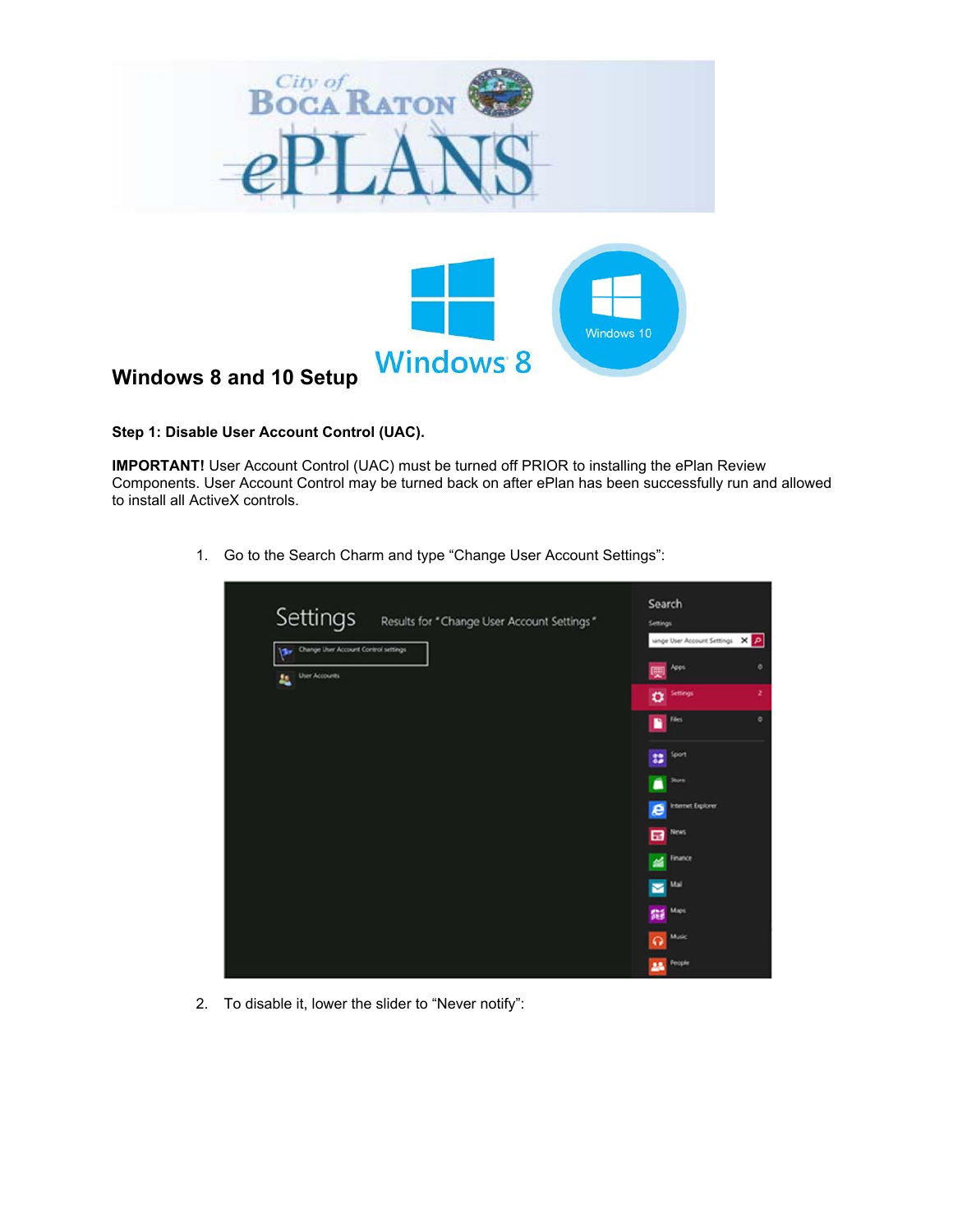

| ٥ |                          |               | <b>User Account Control Settings</b>                                                                                                                                                                                   | $\mathbf{z}$<br>$-$ Ho |
|---|--------------------------|---------------|------------------------------------------------------------------------------------------------------------------------------------------------------------------------------------------------------------------------|------------------------|
|   |                          | Always notify | Choose when to be notified about changes to your computer<br>User Account Control helps prevent potentially harmful programs from making changes to your computer.<br>Tell me more about User Account Control settings |                        |
|   |                          |               | Never notify me when:                                                                                                                                                                                                  |                        |
|   |                          |               | Apps try to install software or make changes to my<br>computer<br>I make changes to Windows settings                                                                                                                   |                        |
|   | $\overline{\phantom{a}}$ |               |                                                                                                                                                                                                                        |                        |
|   | - 1                      |               | Not recommended.                                                                                                                                                                                                       |                        |
|   | Never notify             |               |                                                                                                                                                                                                                        |                        |
|   |                          |               | <b>B</b> OK                                                                                                                                                                                                            | Cancel                 |

3. Click "OK".

**Step 2: Restart Your Computer.** This is required to complete the disabling of UAC so it does not affect the installation of the components.

**Step 3: Enable Compatibility View.** The new Internet Explorer 10 and above requires Compatibility View to be enabled for ePlan to work properly.

- 1. Open Internet Explorer from the Desktop (not the one on the Metro interface) and go to <https://bocaedox.ci.boca-raton.fl.us/ProjectDox>/.
- 2. To enable Compatibility View, go to the Tools menu (if you don't see it, press the "Alt" key), then click on "Compatibility View".

**Step 4: Disable Pop-up Blocking.** ePlan Review utilizes pop-ups. If you have a pop-up blocker enabled (enabled by default on Internet Explorer), you will have to either disable the blocker or allow an exception for the ePlan Review site.

- "Pop-up Blocker", and choose "Turn off Pop-up Blocker". 1. To disable the pop-up blocker, go to the Tools menu (if you don't see it, press the "Alt" key),
- 2. Alternatively, you can keep the pop-up blocker enabled and allow an exception by: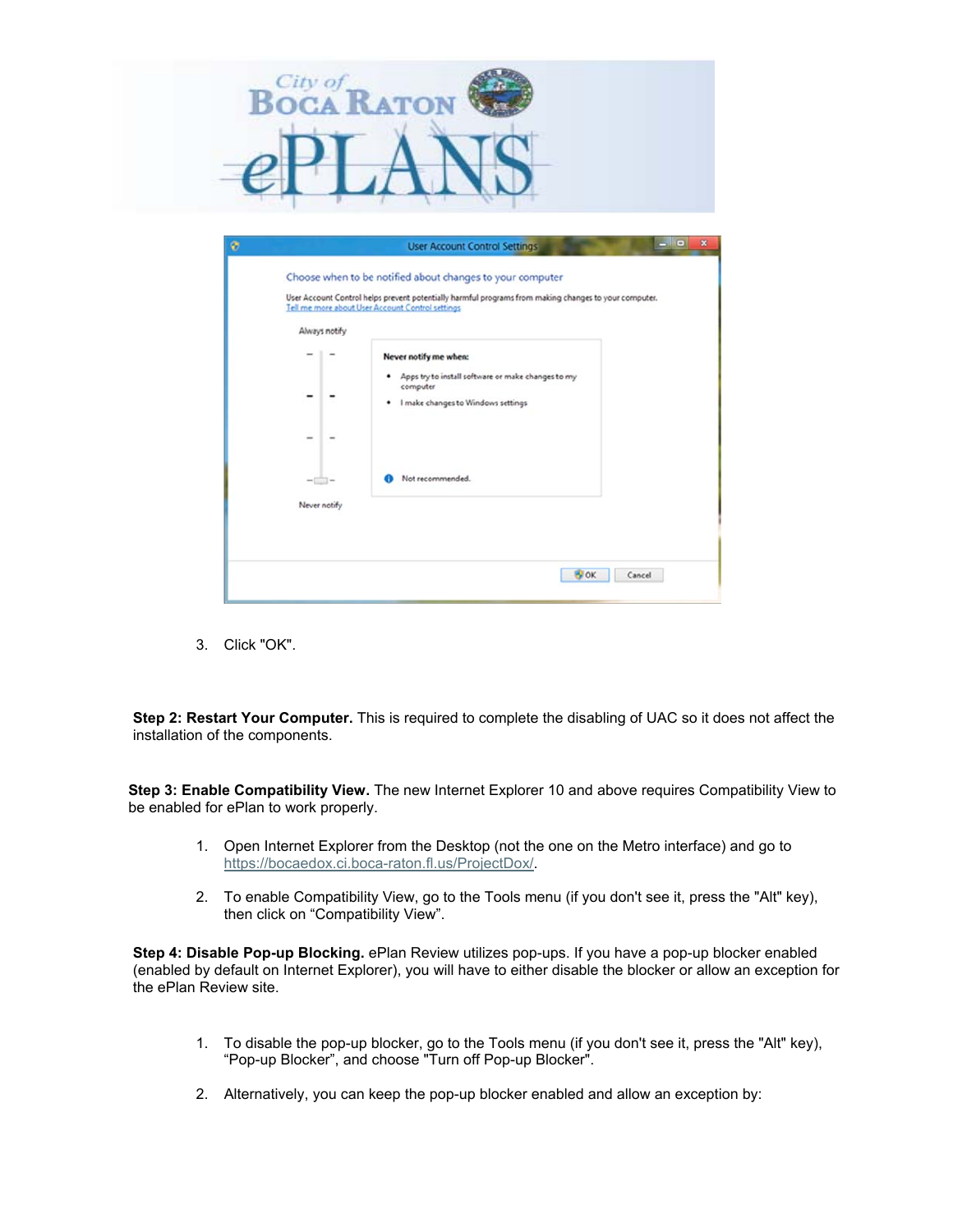

- a) In Internet Explorer, go to the Tools menu (if you don't see it, press the "Alt" key) – "Pop-up Blocker" – "Pop-up Blocker Settings".
- b) In the "Address of website to allow" field, type in "bocaedox.ci.bocaraton.fl.us/ProjectDox/," then click "Add".
- c) Click the "Close" button in the lower-right corner.

Note: Other toolbars in Internet Explorer, such as Google, Yahoo, etc. often have their own pop-up blockers as well. Those toolbars, if installed, will also need to have their pop-up blockers disabled or set to allow bocaedox.ci.bocaraton.fl.us/ProjectDox/ for the site to work. Please refer to the help section of your toolbar for more information.

**Step 5: Adjust Internet Explorer Security Settings.** These settings must be changed to allow the required ePlan Active X controls to install.

- 1. In Internet Explorer, go to the Tools menu (if you don't see it, press the "Alt" key) "Internet Options" – Click the "Security" tab.
- 2. Click on "Trusted Sites".
- 3. Click on "Sites".
- 4. Add "<https://bocaedox.ci.boca-raton.fl.us/ProjectDox>/" to the zone. Next, uncheck the box "Require server verification (https:) for all sites in this zone" then "Close".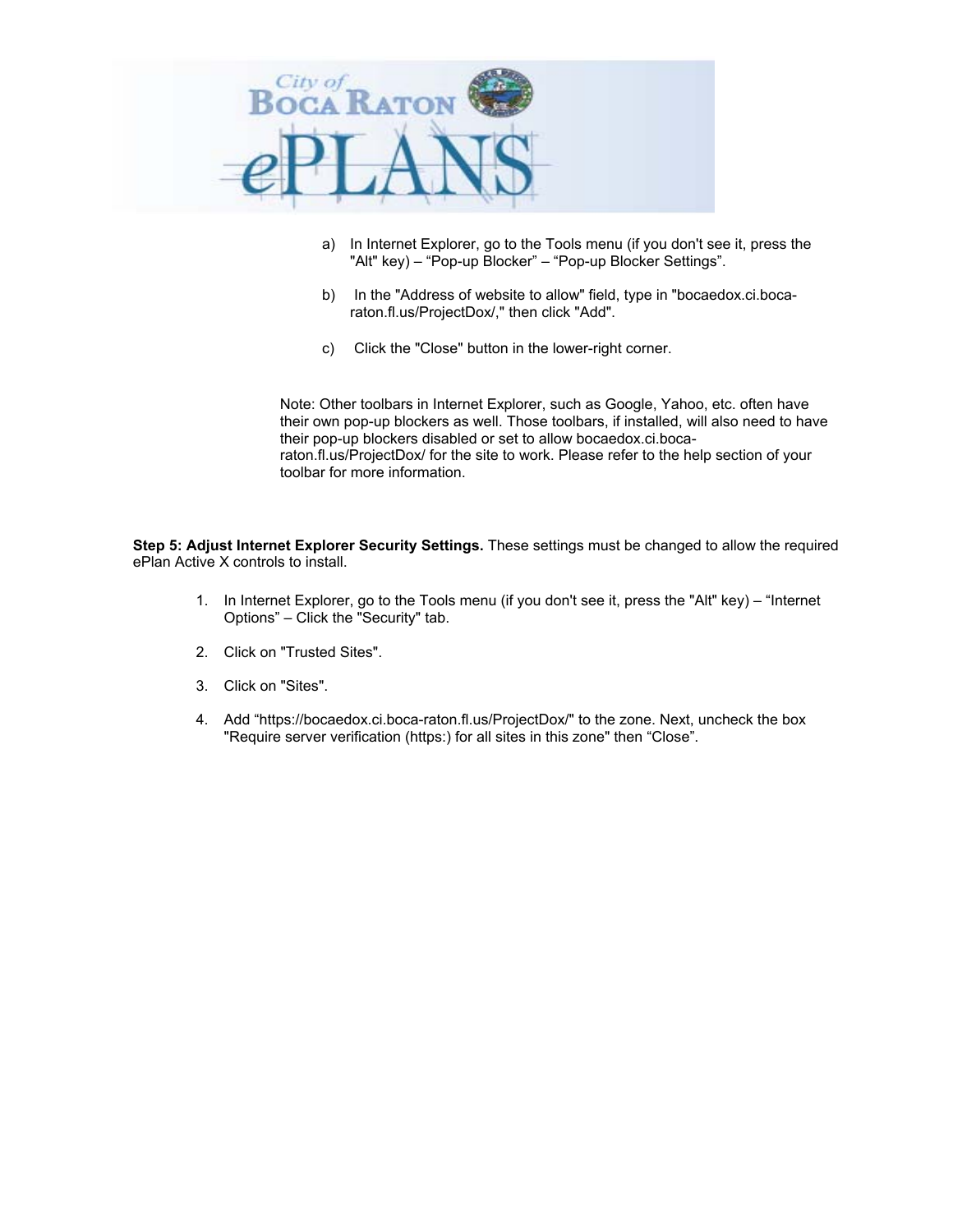



- 5. Uncheck "Enable Protected Mode".
- 6. Click on "Custom level..."
- 7. Scroll down to "Active X Control Settings" and mirror the settings shown below.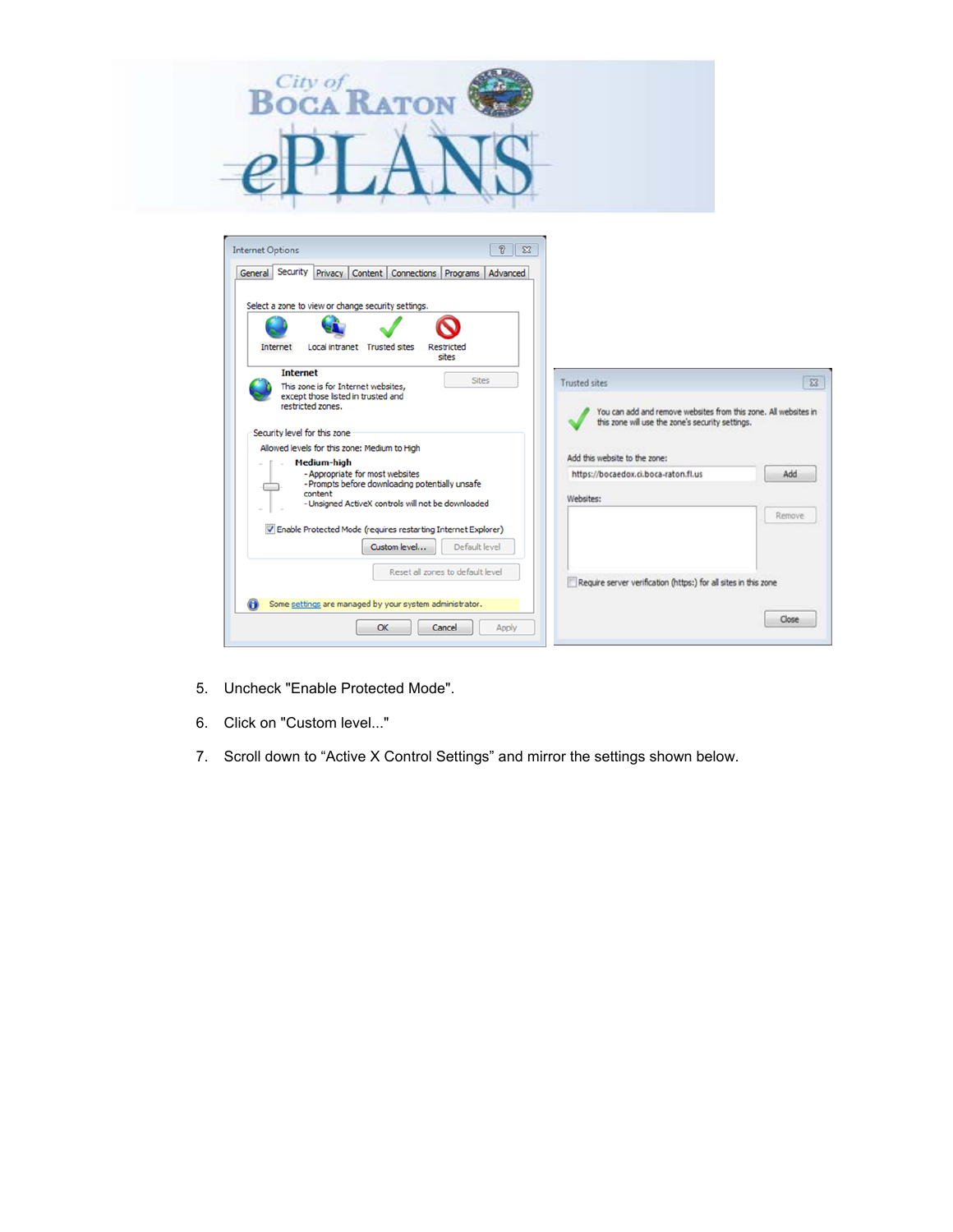

| Settings  |                                                              |       |
|-----------|--------------------------------------------------------------|-------|
|           | ActiveX controls and plug-ins                                | ▲     |
|           | <b>Allow ActiveX Filtering</b>                               |       |
|           | O Disable                                                    |       |
|           | <b>Enable</b>                                                |       |
|           | Allow previously unused ActiveX controls to run without prom |       |
|           | <b>Disable</b>                                               |       |
|           | C Enable                                                     |       |
|           | Allow Scriptlets                                             |       |
|           | Disable                                                      |       |
|           | C Enable                                                     |       |
|           | <b>Prompt</b>                                                |       |
|           | Automatic prompting for ActiveX controls                     |       |
|           | <b>O</b> Disable                                             |       |
|           | Enable                                                       |       |
|           | Binary and script behaviors                                  |       |
| ∢         | Administrator announad<br>ш                                  | þ     |
|           | *Takes effect after you restart your computer                |       |
|           |                                                              |       |
|           | Reset custom settings                                        |       |
| Reset to: | Medium (default)                                             | Reset |
|           |                                                              |       |
|           |                                                              |       |
|           |                                                              |       |

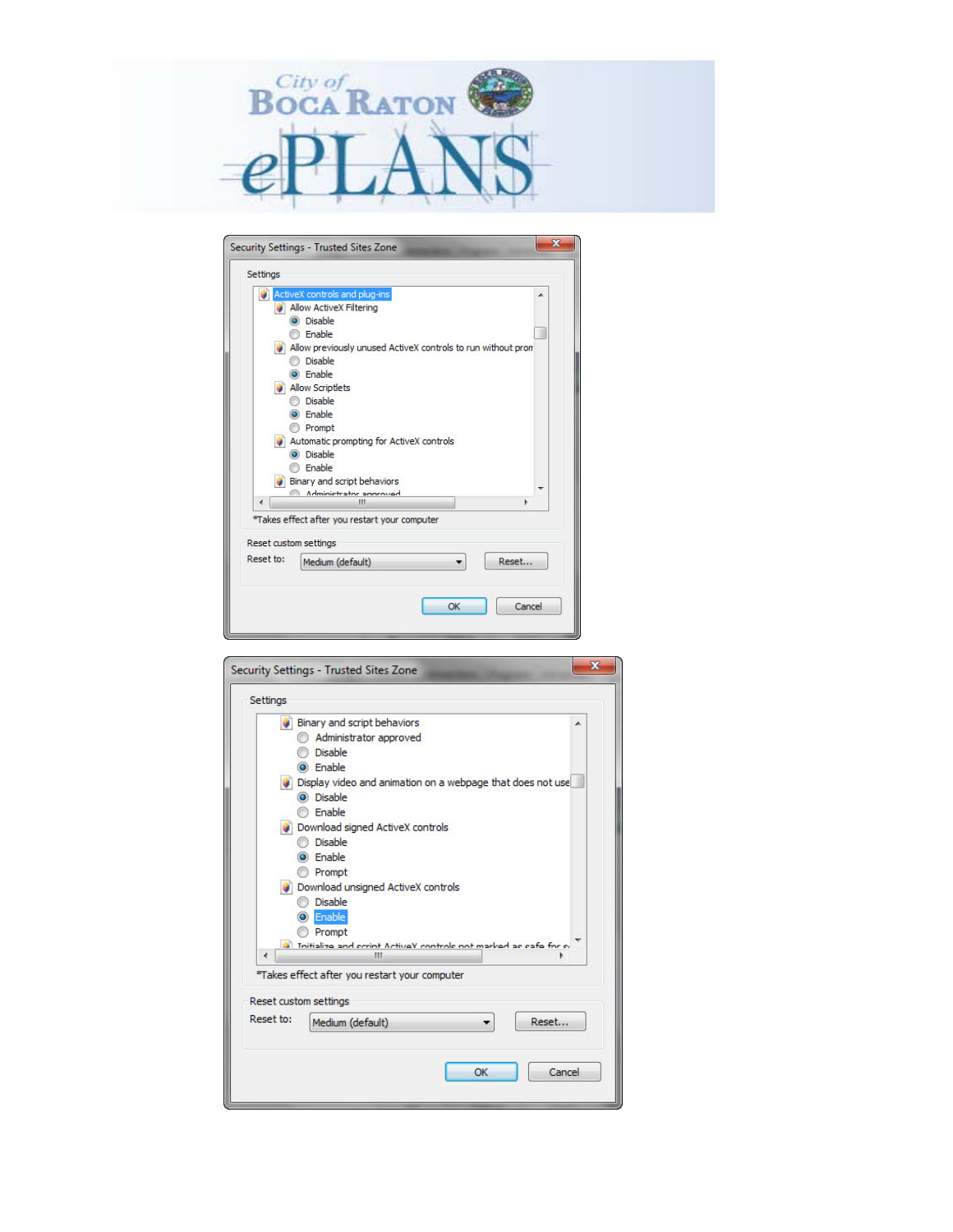

| Initialize and script ActiveX controls not marked as safe for si A<br><b>Disable</b><br>C Enable<br><b>Prompt</b><br>Only allow approved domains to use ActiveX without prompt<br><b>O</b> Disable<br><b>Enable</b><br>Run ActiveX controls and plug-ins<br>Administrator approved<br><b>Disable</b><br>C Enable<br><b>Prompt</b><br>Script ActiveX controls marked safe for scripting*<br><b>Disable</b><br>C Enable<br><b>Dramnt</b><br>m. | <b>Settings</b> |  |  |
|----------------------------------------------------------------------------------------------------------------------------------------------------------------------------------------------------------------------------------------------------------------------------------------------------------------------------------------------------------------------------------------------------------------------------------------------|-----------------|--|--|
|                                                                                                                                                                                                                                                                                                                                                                                                                                              |                 |  |  |
|                                                                                                                                                                                                                                                                                                                                                                                                                                              |                 |  |  |
|                                                                                                                                                                                                                                                                                                                                                                                                                                              |                 |  |  |
|                                                                                                                                                                                                                                                                                                                                                                                                                                              |                 |  |  |
|                                                                                                                                                                                                                                                                                                                                                                                                                                              |                 |  |  |
|                                                                                                                                                                                                                                                                                                                                                                                                                                              |                 |  |  |
|                                                                                                                                                                                                                                                                                                                                                                                                                                              |                 |  |  |
|                                                                                                                                                                                                                                                                                                                                                                                                                                              |                 |  |  |
|                                                                                                                                                                                                                                                                                                                                                                                                                                              |                 |  |  |
|                                                                                                                                                                                                                                                                                                                                                                                                                                              |                 |  |  |
|                                                                                                                                                                                                                                                                                                                                                                                                                                              |                 |  |  |
|                                                                                                                                                                                                                                                                                                                                                                                                                                              |                 |  |  |
|                                                                                                                                                                                                                                                                                                                                                                                                                                              |                 |  |  |
|                                                                                                                                                                                                                                                                                                                                                                                                                                              |                 |  |  |
|                                                                                                                                                                                                                                                                                                                                                                                                                                              |                 |  |  |
|                                                                                                                                                                                                                                                                                                                                                                                                                                              | d.              |  |  |
|                                                                                                                                                                                                                                                                                                                                                                                                                                              |                 |  |  |
|                                                                                                                                                                                                                                                                                                                                                                                                                                              |                 |  |  |
|                                                                                                                                                                                                                                                                                                                                                                                                                                              |                 |  |  |
| Reset custom settings                                                                                                                                                                                                                                                                                                                                                                                                                        |                 |  |  |
| Reset to:<br>Reset<br>Medium (default)                                                                                                                                                                                                                                                                                                                                                                                                       |                 |  |  |
|                                                                                                                                                                                                                                                                                                                                                                                                                                              |                 |  |  |

8. Reboot your computer.

### **Step 6: Install the components.**

- 1. Click the Install Projectdox Components link at the bottom of the ePlan Review login page.
- 2. After the components are installed, log into ePlan. When viewing or uploading a drawing or document for the first time on your computer, you may be prompted with a pop-up, similar to the message below. Click "Install".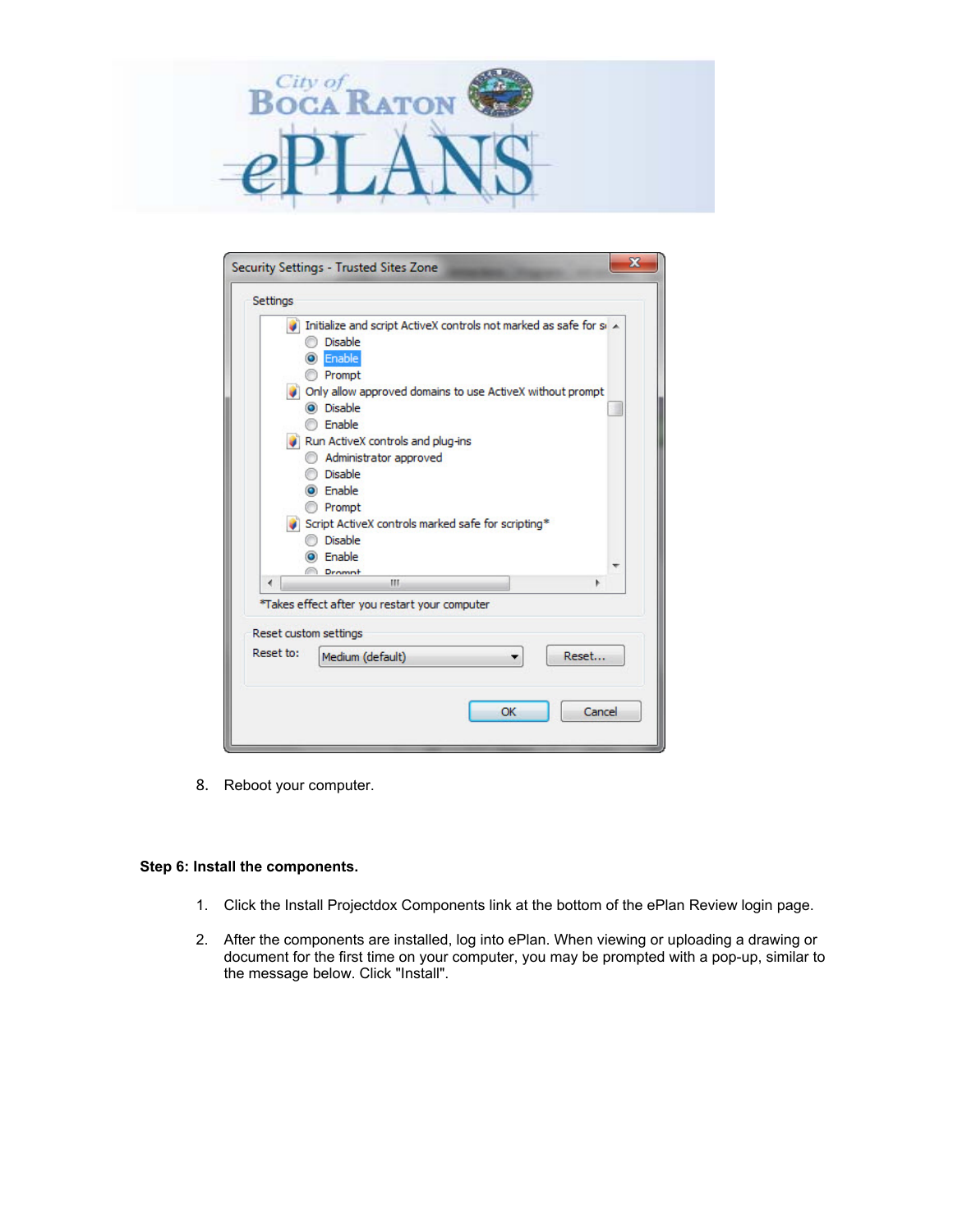

| B | Name: XUpload Upload Control<br>Publisher: Persits Software, Inc. |                |               |
|---|-------------------------------------------------------------------|----------------|---------------|
| ४ | More options                                                      | <b>Install</b> | Don't Install |

Once you've completed these steps, your computer will be properly set up to use ePlan Review.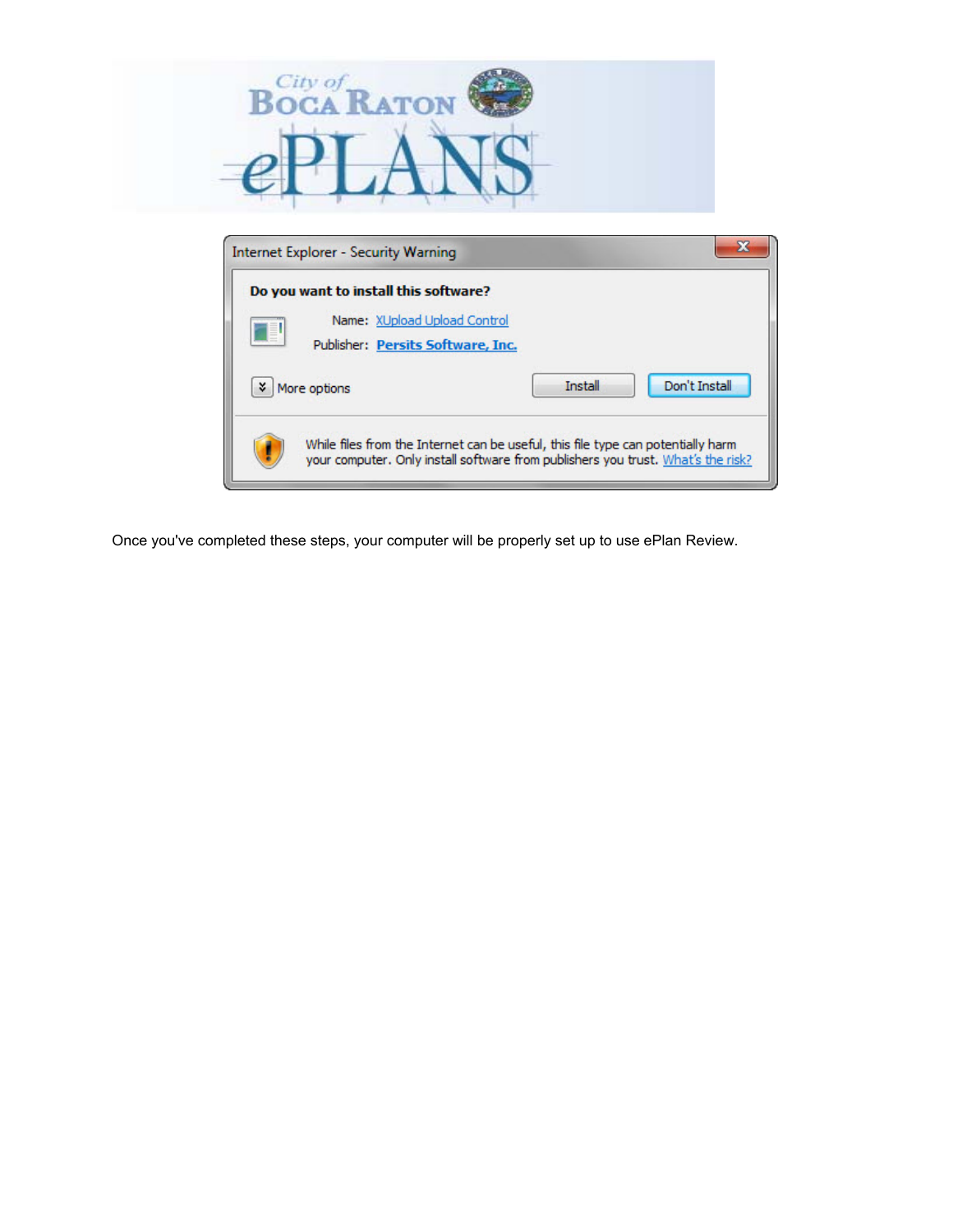



## **Mac OS Setup**

### **Step 1: Install Microsoft Silverlight.**

<http://www.microsoft.com/getsilverlight/Get-Started/Install/Default.aspx>

On a Macintosh system, the following requirements must be met:

- 1. Mac System requirements for Silverlight 5
	- a) Macintosh OS 10.5.7+ (Intel-based), Browsers supported: Firefox 3.6+ and Safari 4+
		- b) <http://www.microsoft.com/getsilverlight/Get-Started/Install/Default.aspx>
- 2. Mac System requirements for Silverlight 4
	- a) Macintosh OS 10.4.11+ (Intel-based), Browsers supported: Firefox 3+ and Safari 3+ \**Please Note*: This older version no longer exists individually for download on the microsoft Silverlight website. Microsoft offers Silverlight 4 bundled with developer software. You must search the internet yourself and download this version from an outside third party vendor and use at your own risk.

#### **Step 2: Install Adobe Flash Player.**

1. Adobe Flash Player is required to be installed for viewing files in ePlan.

#### **Step 3: Install the components.**

- 1. Click the Install Projectdox Components link at the bottom of the ePlan Review login page.
- 2. After the components are installed, log into ePlan. When viewing or uploading a drawing or document for the first time on your computer, you may be prompted with a pop-up, similar to the message below. Click "Install".